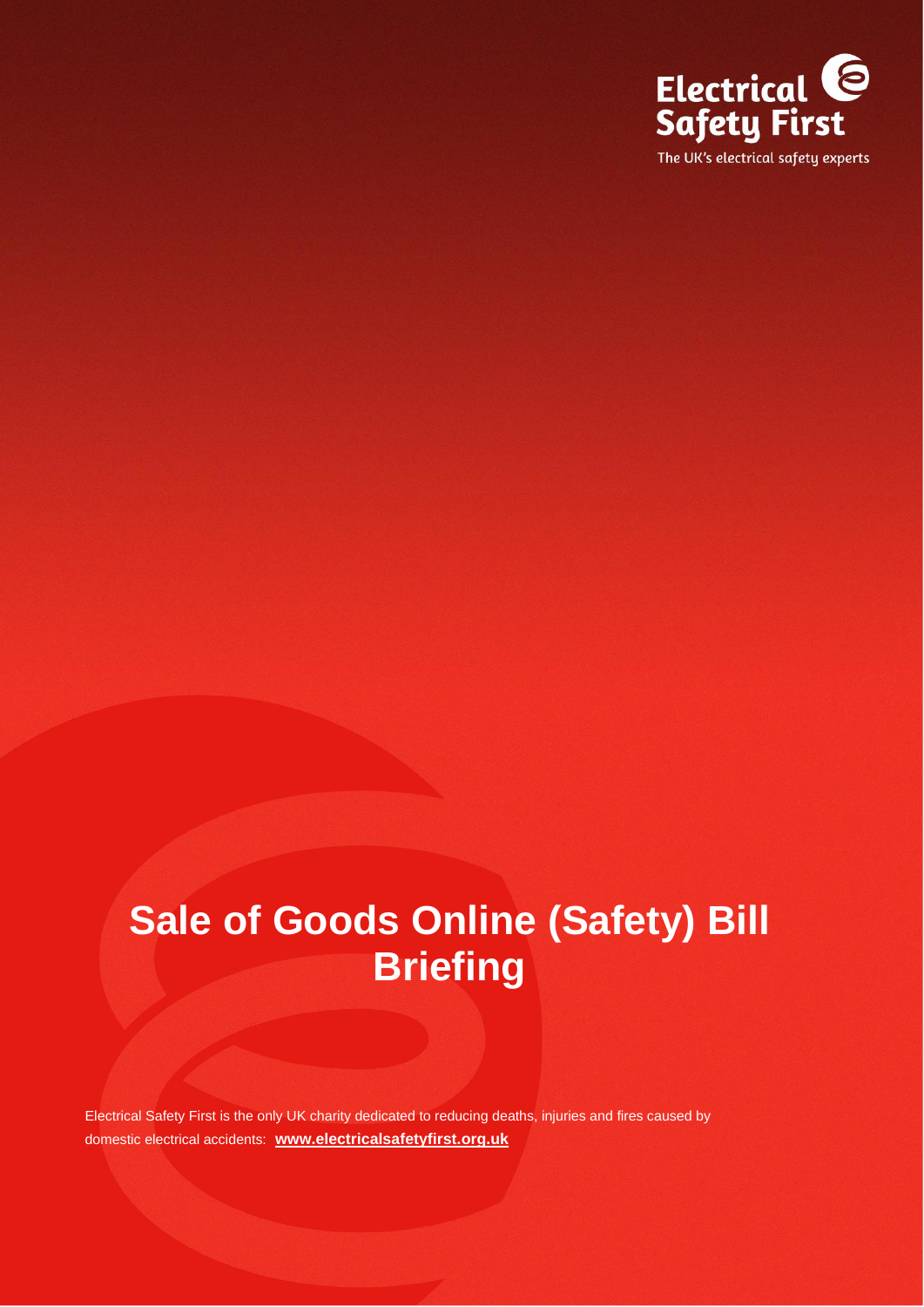



# **Sale of Goods Online (Safety) Bill Briefing**

# **Electrical Safety First**

Electrical Safety First (ESF) is the UK charity committed to reducing deaths, injuries, and fires caused by electricity in the home.

### **Overview**

ESF has long campaigned for the better regulation of online marketplaces. The lack of a robust regulatory framework continues to place consumers at risk on a daily basis. The Sale of Goods Online (Safety) Bill seeks to remedy this, ensuring that consumers have the same protections regardless of whether they are shopping on online marketplaces, on the high street or their online equivalent. With your help, we can take proactive measures to protect consumers through necessary legislative change by adopting this as your Ballot Bill.

# **The Government's commitments?**

The Government has made a series of commitments to both online safety and product safety, such as:

- Ensuring that only safe products can be placed on the market now and in the future<sup>i</sup>.
- Ensuring the product safety framework is fit-for-purpose<sup>ii</sup>.
- Making the UK the "safest place in the world to be online"iii.

However, at present, these commitments are not being realised to the detriment of your constituents. This is evidenced by:

- An investigation by the National Audit Office (NAO) that found that 'there are gaps in regulators powers to regulate online marketplaces.'
- A House of Commons Public Accounts Committee (PAC) report that found similar results. The report stated that online marketplaces were a "significant source of potential product safety harm"iv. News articles on the PAC report went on to highlight that the current product safety laws won't prevent another Grenfell tragedy<sup>v</sup>.

# **How this Bill fixes the problem?**

- The Sale of Goods Online (Safety) Bill seeks to remedy the issues that the NAO and PAC have identified.
- The Bill will provide the Government with powers to enact regulations that protect consumers who shop online.
- This will ensure that consumers have the same protections regardless of whether they are shopping on an online marketplace or on the high street.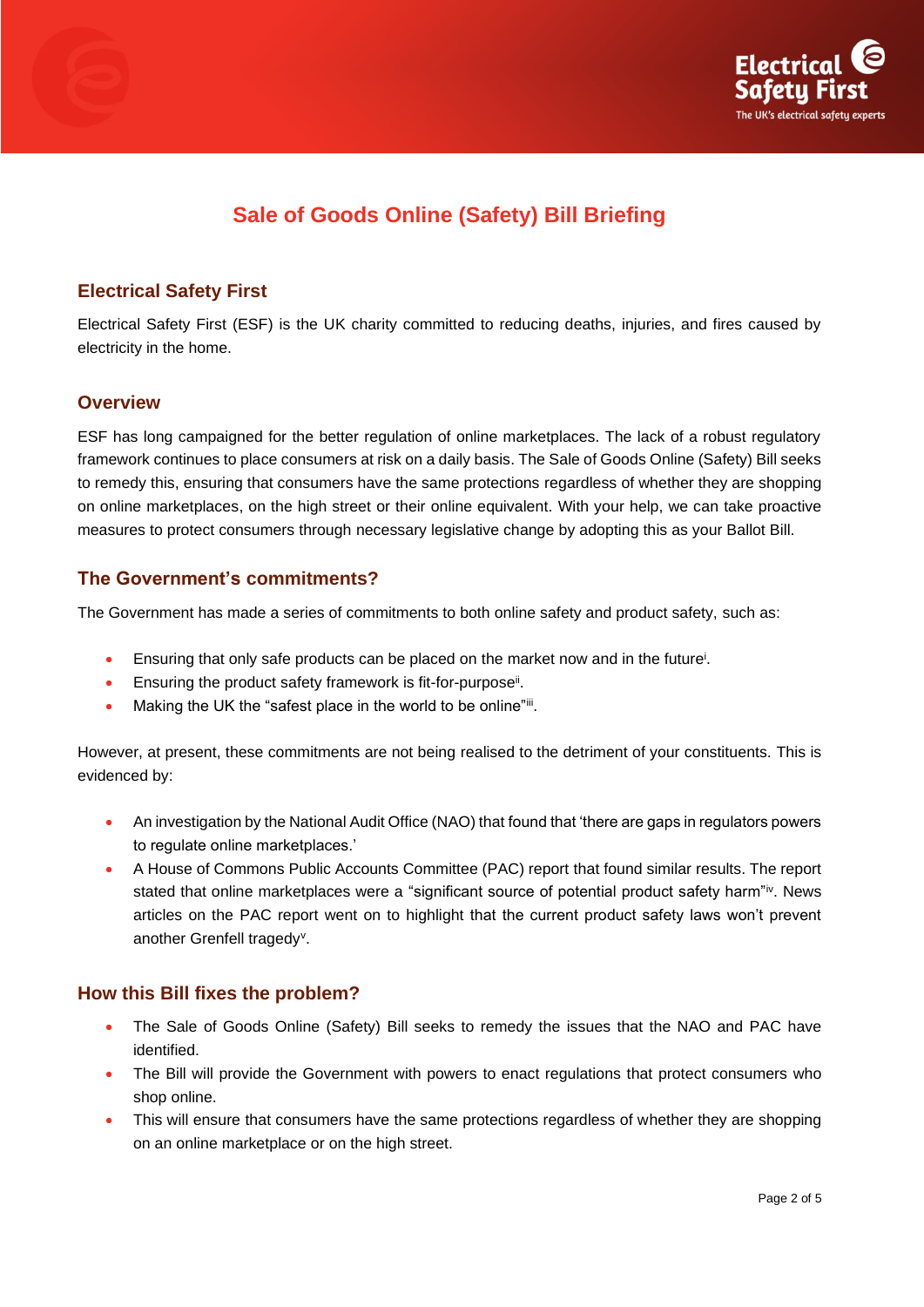



# **What evidence is there that consumers are at risk?**

#### *Investigations*

- ESF has undertaken several investigations into the safety of electrical products sold on online marketplaces and have repeatedly found unsafe products sold on these platforms.
- One investigation found that 93% of sampled electrical products sold on online marketplaces were unsafevi .
- ESF has also found white goods, recalled due to safety concerns, being sold on online marketplaces, including Facebook Marketplace and eBayvii .
- ESF's analysis of an OPSS' investigation found that 23% of electrical products sold on online marketplaces were unsafe, with 63% being non-compliant<sup>viii</sup>.
- Separate analysis of OPSS' Product Safety Reports published in 2021 found that 45% of unsafe products identified within these reports were electric. Of these, the majority (72%) were bought on online marketplaces, demonstrating that product safety issues are most acute on these platforms<sup>ix</sup>.

#### *Case studies*

- The tragic death of Linda Merron caused by an unsafe electrical good bought on *eBay* demonstrates the very real consequences of vulnerable consumers buying unsafe products from online marketplaces<sup>x</sup>.
- In 2020, a fire destroyed the Firth's family home in East London. This was alleged to have been caused by a battery pack bought on an online marketplace<sup>xi</sup>.
- Then, in 2021, a fire destroyed the King's family home in Darlington. This was alleged to have been caused by a phone charger bought on an online marketplace<sup>xii</sup>.

#### **Has the cost-of-living crisis impacted consumer safety?**

- A recent investigation by Electrical Safety First found that unsafe energy saving devices were being listed on online marketplace, eBay<sup>xiii</sup>. These products, claiming to save consumers money, were actually placing consumers and their homes at risk of fire.
- In addition, as the cost-of-living crisis worsens, consumers are increasingly likely to purchase secondhand electrical goods from online marketplaces and consumers have no way of knowing if these products are safe. Consumers should not have to choose between safety and saving.

# **What is the international context?**

Within the international context discussed below, the UK risks being left behind. Through failing to ensure that consumers are safe when shopping online, the UK Government will fail to achieve its stated aim of ensuring the UK is the "safest place in the world to be online", particularly when compared to the EU, the US, and Australia.

#### *The European Union*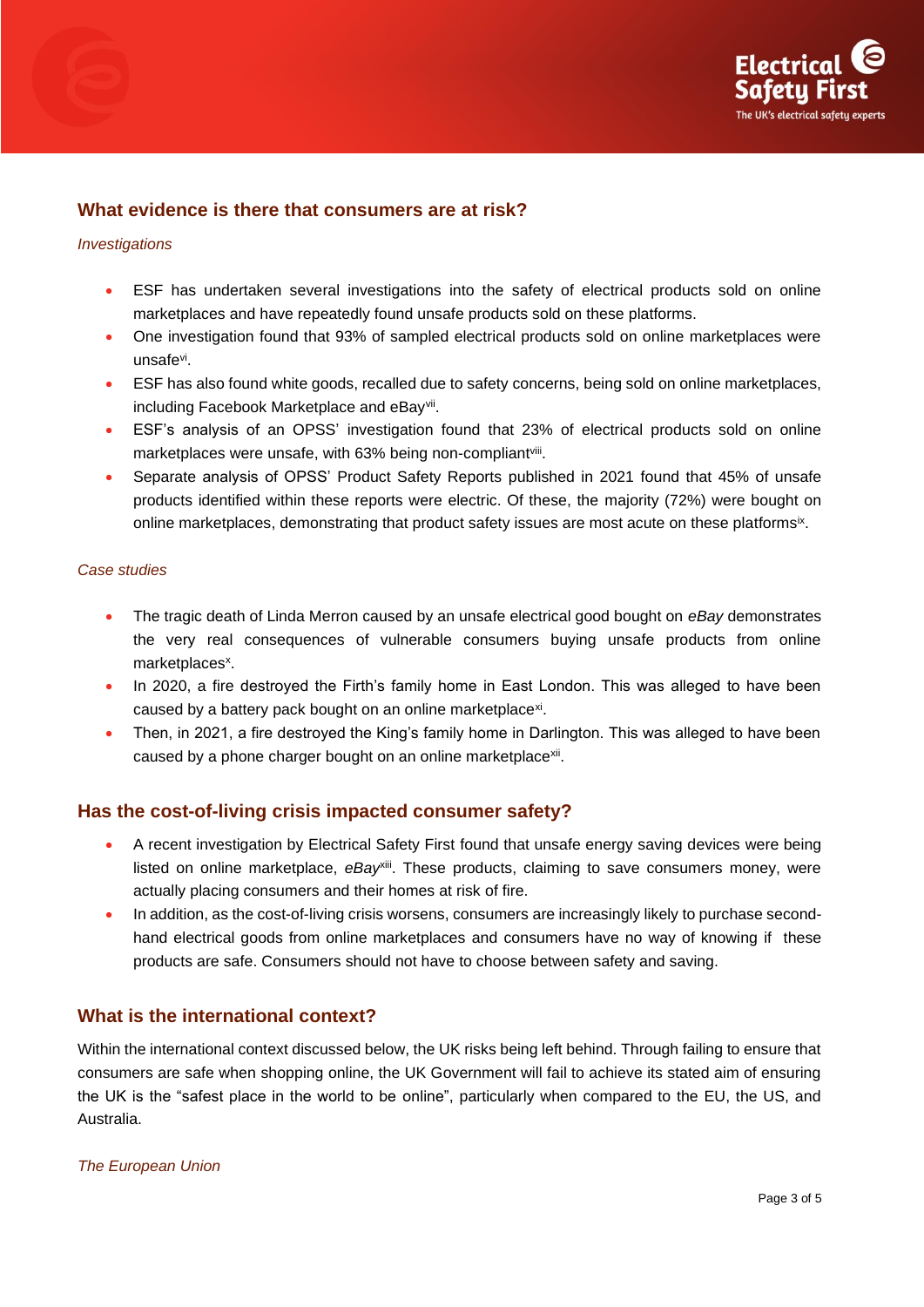

- The EU Digital Services Act will place obligations on online marketplaces, including new obligations related to:
	- Complaints and redress mechanism and out of court dispute settlement;
	- Special obligations for marketplaces, e.g., vetting accreditations of third-party suppliers ("Know Your Business Customer"), compliance by design, random checks.
	- User-facing transparency of online advertising<sup>xiv</sup>.

#### *The United States*

- The US Congress is introducing federal legislation, namely the Consumer INFORM Act, that will require high-volume sellers on online marketplaces to provide identification information. This will ensure that the seller can be identified if a product safety issue were to arise<sup>xv</sup>.
- Separately, individual states have introduced legislation. For instance, in Arkansas, the 'Know Your Business Customer' legislation requires online marketplaces to verify the identity of high volume sellers; display reporting mechanisms; and ensure that products being advertised and sold by third parties are clearly labelled as such<sup>xvi</sup>.

#### *Australia*

- Australia has a voluntary Product Safety Pledge which provides consumers with additional protections including commitments from online marketplaces to remove unsafe products within two business days<sup>xvii</sup>.
- The Australian Competition and Consumer Commission is currently considering the need for a new regulatory framework to address consumer concerns on online marketplaces<sup>xviii</sup>.

#### **Who else supports the campaign?**

The need for better regulation on online marketplaces is supported by several other organisations, including:

- British Toy and Hobby Association
- Chartered Trading Standards Institute
- National Fire Chiefs Council
- Which?
- Child Accident Prevention Trust
- London Fire Brigade
- **Certsure**
- BEAMA
- The Anti-Counterfeiting Group
- Association of Manufacturers of Domestic Appliances